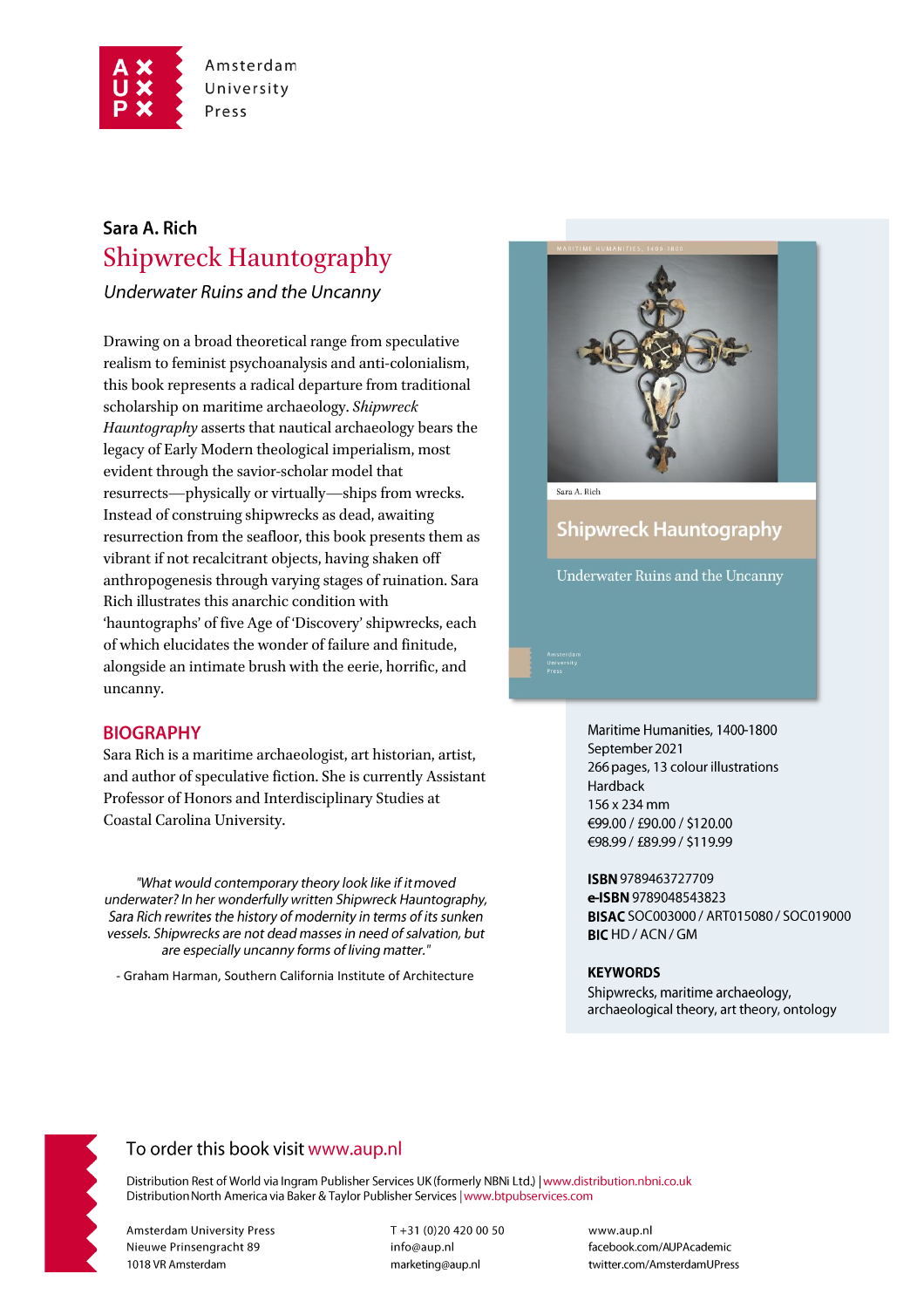

## **TABLE OF CONTENTS**

#### **Illustration List**

**Preface: Hauntographies of Ordinary Shipwrecks** 

# **1. Resetting the Binary Bones**

Legacy (*Marigalante*) Liturgy (*The Gresham Ship*) Litany (*Santa Maria*) Liminality (*The Nissia*)

#### **2. Broken Ship, Dead Ship**

Ontology (*The Yarmouth Roads*) Meontology (*Holigost*) Deontology (*Mary Rose*) Mereology (*Argo and Ark*)

#### **3. Among the Tentative Haunters**

Conversion (*Terror and Erebus*) Inversion (*Impregnable*) Delirium (*Belle*) Desiderium (*The Ribadeo*)

#### **4. Vibrant Corpses**

Entropy (*Nuestra Senora de los Remedios*) Negentropy (*Magdalena*) Putrefaction (*Sanchi*) Purification (*Costa Concordia*)

#### **5. Macabre Simulacra**

Exploration (*Melckmeyt*) Exploitation (*Thistlegorm*) Eschatology (*Batavia*) Elegy (*Bayonnaise*)

## To order this book visit www.aup.nl

Distribution Rest of World via Ingram Publisher Services UK (formerly NBNi Ltd.) | www.distribution.nbni.co.uk Distribution North America via Baker & Taylor Publisher Services | www.btpubservices.com

**Amsterdam University Press** Nieuwe Prinsengracht 89 1018 VR Amsterdam

 $T + 31(0)204200050$ info@aup.nl marketing@aup.nl

www.aup.nl facebook.com/AUPAcademic twitter.com/AmsterdamUPress